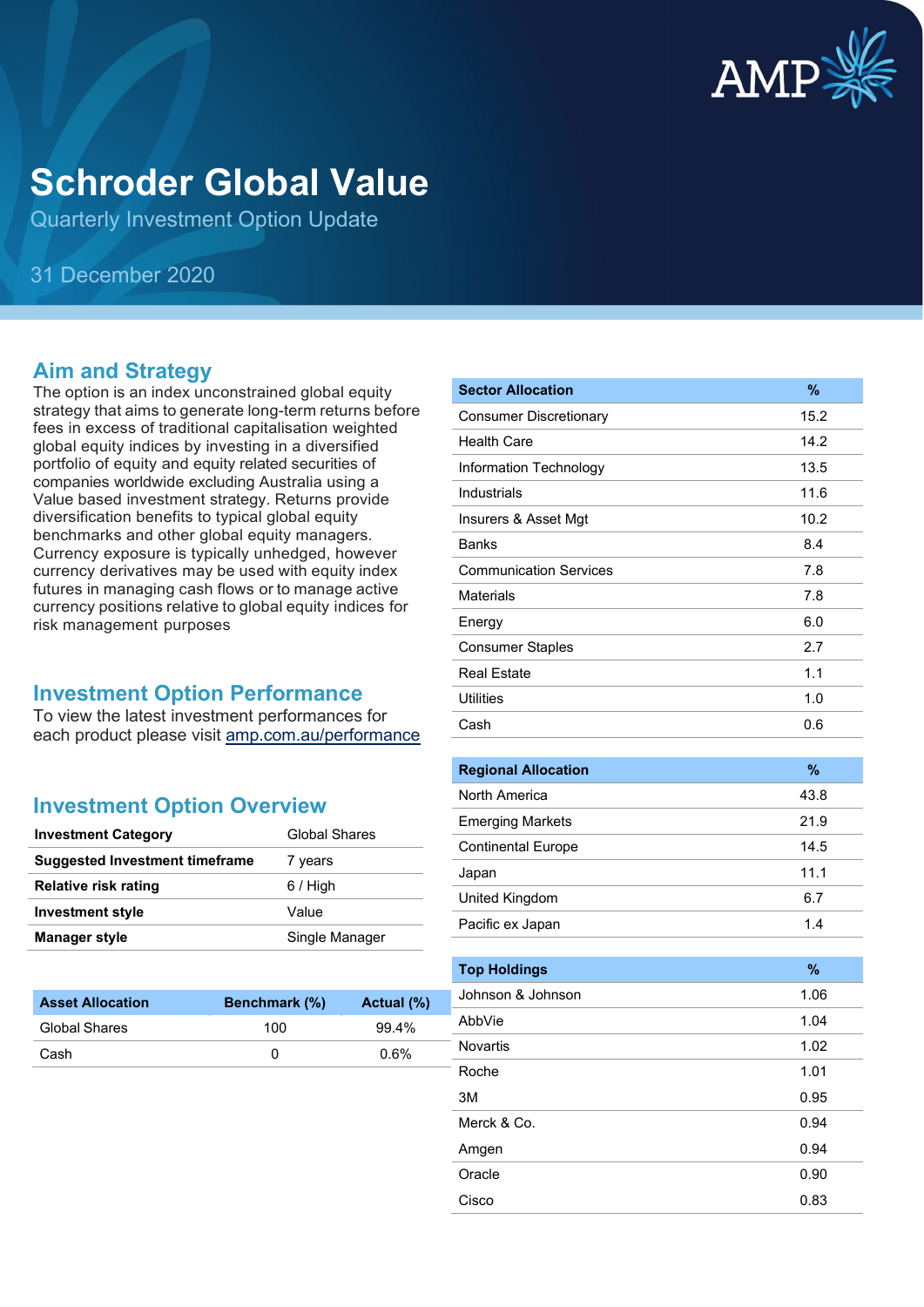## **Portfolio Summary**

- The QEP Global Value strategy performed strongly during the fourth quarter, beating both the broad MSCI All country Index and the corresponding Value index, but still failed to recoup the losses incurred against the broad index earlier in the year. Over the fourth quarter, the strategy benefitted from holdings in financials, resources (particularly integrated oil & gas and miners) as well as other cyclical industries such as semis and auto parts. Being underweight real estate stocks, which Schroders avoid due to concerns about their leverage and business prospects, was another benefit.
- Partially offsetting these tailwinds were their holdings in pharmaceuticals, which tick most of their boxes in terms of offering attractive valuations alongside stable profitability without leverage, but which underperformed as investors favoured more cyclical stocks. The sell-off in gold also negatively impacted their positions in gold miners. Finally, not owning Tesla alone detracted more than 0.25% during the quarter.

#### **Investment Option Commentary**

The QEP Global Value strategy performed strongly during the fourth quarter, beating both the broad MSCI All country Index and the corresponding Value index, but still failed to recoup the losses incurred against the broad index earlier in the year. At a high level, the market favoured beaten up cheap cyclical stocks that had lagged sharply earlier in the year but which are far less attractive from a quality perspective. For example, airline stocks jumped by 26% but are still down by almost a third on the year as a whole.

Over the fourth quarter, the strategy benefitted from holdings in financials (insurers, banks, asset managers), which are more geared into equity market gains. Stock selection was also positive in resources (particularly integrated oil & gas and miners) as well as other cyclical industries such as semis and auto parts. Being underweight real estate stocks, which Schroders avoid due to concerns about their leverage and business prospects, was another benefit. The correction in Alibaba as a consequence of increased regulatory scrutiny also assisted. Schroders are underweight the Chinese ecommerce giant on valuation grounds but it now represents the 8th largest stock in the MSCI All country Index.

Partly offsetting these tailwinds were their holdings in pharmaceuticals, which tick most of their boxes in terms of offering attractive valuations alongside stable profitability without leverage, but which underperformed as investors favoured more cyclical stocks. The sell-off in gold also negatively impacted their positions in gold miners. Finally, not owning Tesla alone detracted more than 0.25% during the quarter.

In what was an extremely challenging year for all value orientated investors, the QEP Value strategy outperformed the MSCI's Value index by a significant margin over 2020 due to their greater focus on company quality. This led us to sidestep many very cheap but in their view challenged businesses, most notably within financials (particularly banks) and energy whilst favouring areas such as semis, miners and pharmaceuticals.

#### **Market Commentary**

Global stocks ended 2020 at all time highs, capping off a turbulent year which contained one of the sharpest sell-offs on record in response to the dual shocks of a global pandemic and an oil price war, followed by an equally swift recovery fuelled by unprecedented economic stimulus. However, abstracting from the tumultuous backdrop, the key theme of the year by far was the continued dominance of a narrow group of widely held stocks which were already the established market leaders of recent years. The three largest stocks in the MSCI AC World Index: Apple, Microsoft and Amazon, which now make up over 9% of the benchmark, increased in value by 82%, 43% and 76% (in USD terms) respectively during 2020. The performance of these index heavy-weights, alongside many other "stay-at-home" beneficiaries such as Netflix (+67%) and Facebook (+33%), was the other side of the ongoing neglect of a much broader list of attractively valued companies regardless of their fundamental attributes. However, the poster child for the highly thematic nature of the market was clearly Tesla which rose by a staggering 743% during 2020 to finish as the 6th largest stock in the MSCI AC World Index.

After a volatile start to the fourth quarter due to a second wave of lockdowns in Europe, support for the equity rally gained strength as uncertainty over the outcome of the US election faded and, more importantly, the arrival of a successful vaccine in early November increased optimism towards a V-shaped economic recovery. The MSCI AC World Index advanced by 15% in Q4, taking its gain for the year to 16%. The improvement in sentiment favoured many areas that had been caught on the wrong side of the pandemic (e.g. airlines, leisure) as well as energy stocks and banks, which tend to benefit from rising bond yields. However, the long heralded rotation was in fact a fairly narrow partial rebound in "deep value" beaten-up cyclical stocks. Moreover, the popular stocks failed to capitulate, with the FANG+ Index broadly tracking the market higher during the quarter. From a style perspective, MSCI's Value Index modestly outperformed the broader AC World Index by 1.9% in Q4 but was still as much as 17% behind for the year as a whole, its weakest performance on record. It was also a poor quarter for more defensive strategies such as Quality and Minimum Volatility as investors preferred "beta" and cyclicality over stability.

Emerging markets in particular benefitted from the improvement in economic optimism towards the end of the year, as appetite for risk gained momentum and the decline of the US dollar amplified returns. With China recovering strongly, commodity markets rallied considerably over the quarter resulting in significant gains for resource exposed areas of the market. This drove strong performance within Latin America, the best performing region over the fourth quarter (+35%).